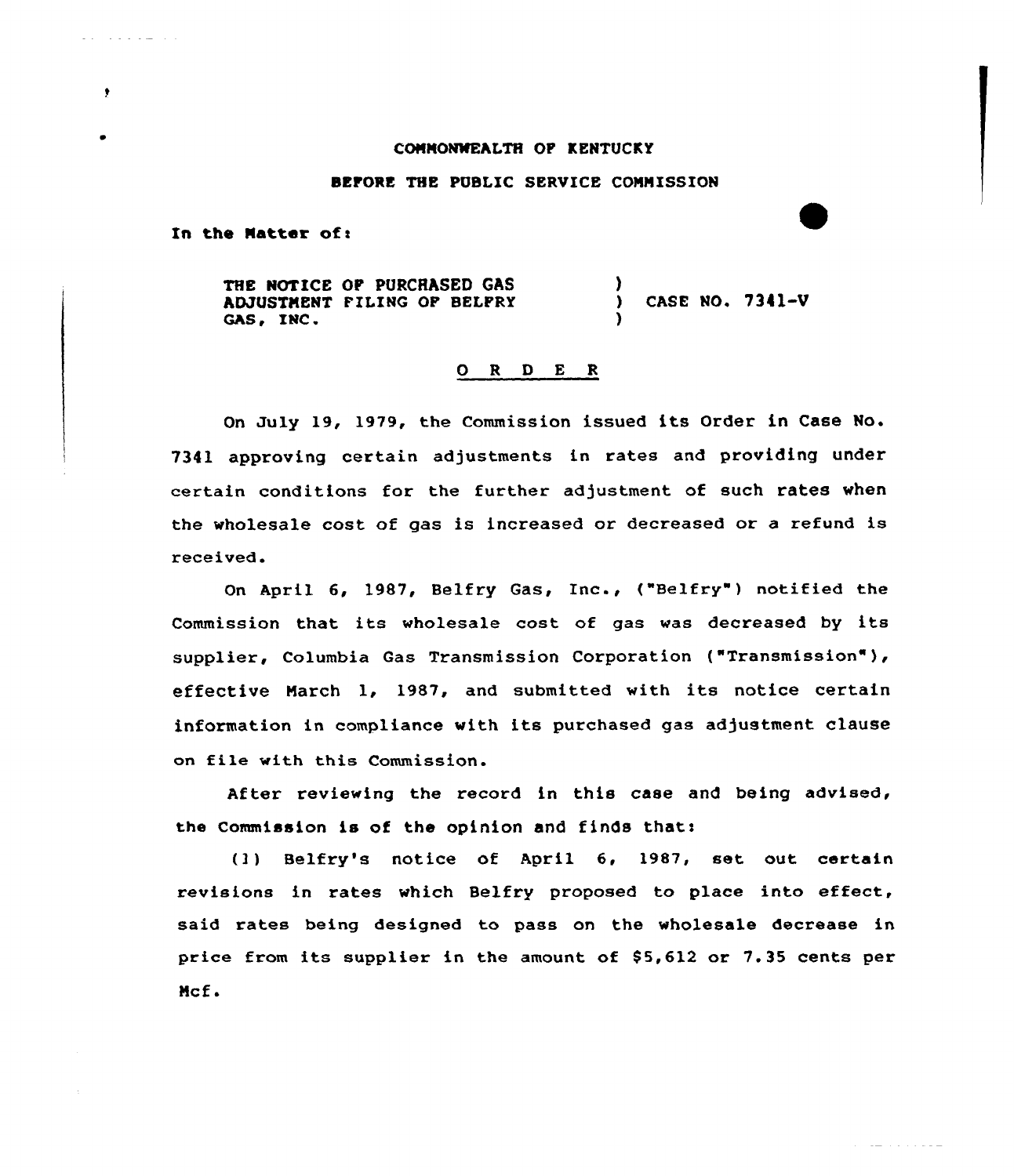{2) Transmission applied with the Federal Energy Regulatory Commission for a decrease to become effective March 1, 1987.

(3) Belfry should report to this Commission the amount of any excess revenues collected from March 1, 1987, to the date the proposed rates are implemented, along with a refund plan.

(4) Belfry's adjustment in rates under the purchased gas adjustment provisions approved by the Commission in its Order in Case No. 7341 dated July 19, 1979, is fair, just and reasonable and in the public interest and should be effective with gas supplied on and after March 1, 1987.

IT IS THEREFORE ORDERED that:

(1) The rates in the Appendix to this Order be and they hereby are authorized effective with gas supplied on and after March 1, 1987.

(2) Nithin 30 days of the date of this Order Belfry shall file with this Commission its revised tariffs setting out the rates authorized herein.

(3) Mithin 30 days of the date of this Order Belfry shall file with this Commission the amount of any overcollections along with a refund plan.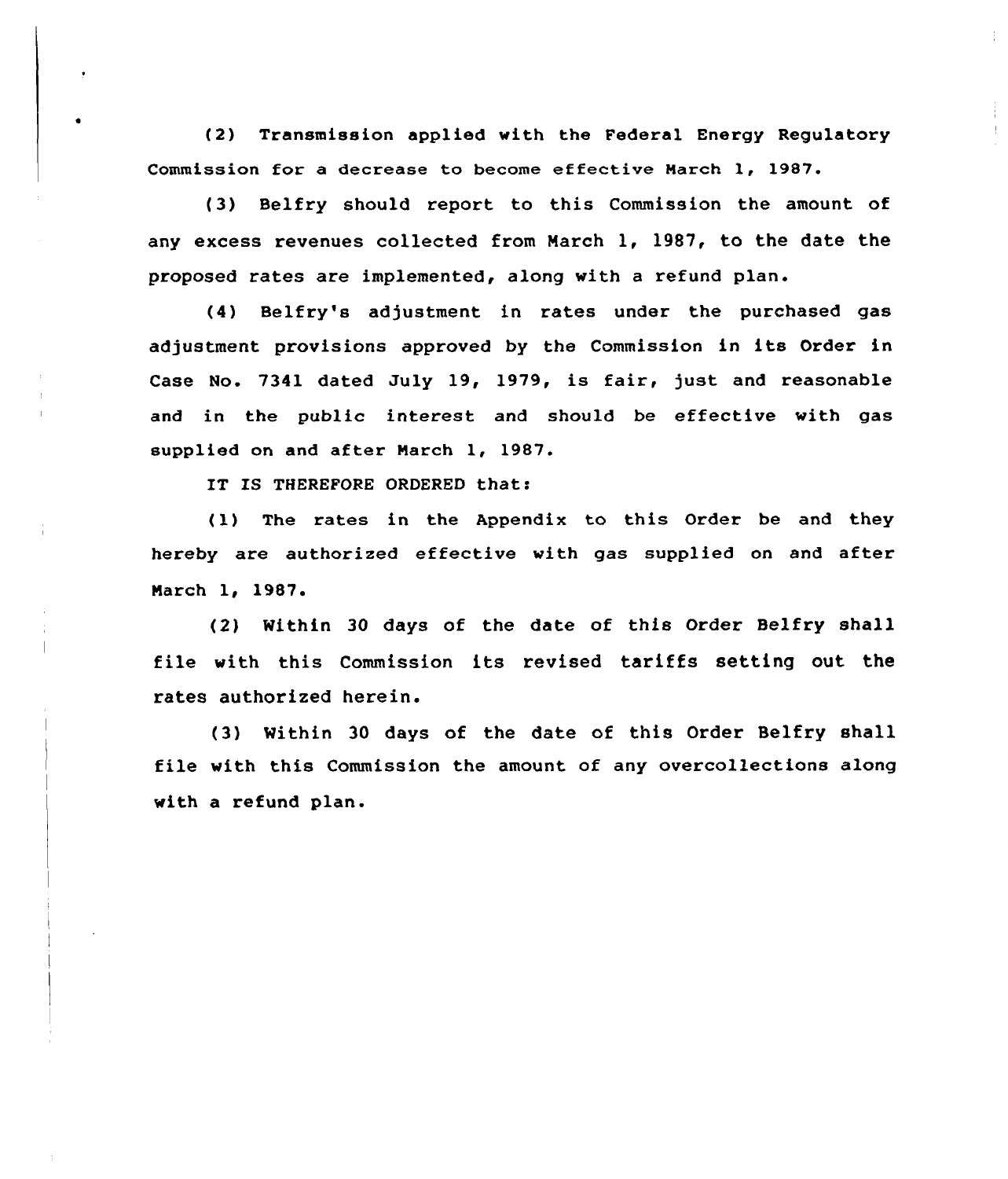Done at Frankfort, Kentucky, this 20th day of April, 1987.

PUBLIC SERVICE CONNISSION

Rufald D. Heman VICe Chairma

Commissione

 $\bar{z}$ 

ATTEST

 $\bullet$ 

 $\bar{z}$ 

Executive Director